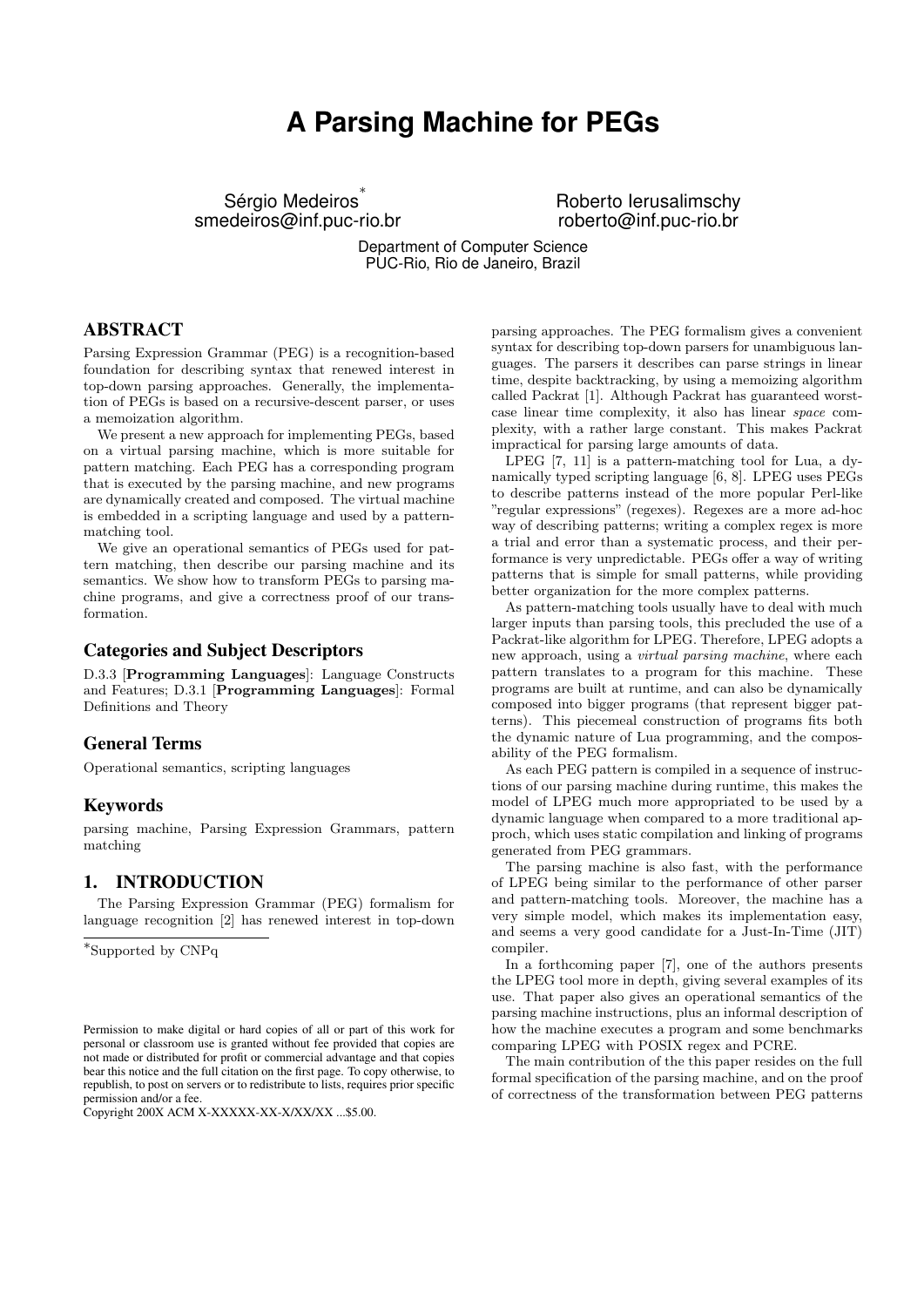| $\varepsilon \in$ Pattern                                              |
|------------------------------------------------------------------------|
| $\cdot$ $\in$ Pattern                                                  |
| $c' \in$ Pattern                                                       |
| If $p \in$ Pattern then p?, p*, p+, &p, and $!p \in$ Pattern           |
|                                                                        |
| If $p_1$ and $p_2 \in$ Pattern then $p_1p_2$ and $p_1/p_2 \in$ Pattern |

#### Table 1: Definition of PEG patterns

and programs of our machine.

The present paper also discuss some optimizations applicable to our machine which reduce the amount of backtracking without using memoization, and gives the associated transformation. As our machine is explicitly designed for PEGs, its design relies on the fact that PEGs only use limited backtracking.

The rest of this paper is organized as follows: Section 2 reviews some PEG concepts and describes the virtual machine and its operational semantics; Section 3 proves the transformation between simple PEGs (those consisting of a single production) and their corresponding programs is correct; Section 4 augments the virtual machine to enable some optimizations, and proves the correctness of these optimizations; Section 5 extends the previous proofs to cover PEGs in general; Section 6 discusses some related work and presents a benchmark comparing LPEG with other tools; finally, Section 7 summarizes our results.

### 2. A PARSING MACHINE FOR PEGS

Parsing Expression Grammar (PEGs) is a recognitionbased formal foundation for language syntax [2]. Although PEGs are similar to Context Free Grammars (CFGs), a key difference is that, while a CFG generates a language, a PEG describes a parser. PEGs have limited backtracking through an ordered choice operator, and unlimited lookahead through syntactic predicates.

The original PEG paper uses a grammar-like formal definition of PEGs. We are going to start with a simpler, less powerful definition, which is equivalent to the right-hand side of a PEG production (minus any non-terminals). We call these simple expressions patterns. Later in the paper we extend patterns to reintroduce grammars, but in a way that preserves their composability. Table 1 has the abstract syntax of patterns.

We have that  $\varepsilon$  represents the empty string, which is a pattern that never fails.

The pattern '.' matches any character, while the pattern  $\mathcal{C}'$  matches a given character c. The pattern  $p$ ? represents an optional match and it always succeeds. The repetition pattern p∗ always succeeds too. It matches the pattern p zero or more times. The other repetition pattern,  $p+$ , matches p one or more times and can fail.

The symbols ! and & are predicate operators, and do not consume any input. The pattern !p succeeds if the matching of pattern  $p$  fails, and succeeds otherwise. The pattern  $\&p$  is the opposite, it succeeds when pattern  $p$  succeeds, and fails when  $p$  fails.

The concatenation of two patterns  $p_1$  and  $p_2$  is indicated simply by the juxtaposition of both patterns. For example,  $p_1p_2$  indicates the concatenation of  $p_1$  and  $p_2$ .

The / is the ordered choice operator and allows a limited form of backtracking. A pattern like  $p_1/p_2$ , first tries to match the pattern  $p_1$ , and if this match succeeds the whole

pattern succeeds. Otherwise, we try pattern  $p_2$ , and if it succeeds the whole pattern succeeds too, otherwise the whole pattern fails.

Figure 1 has an operational semantics for patterns, where match : Pattern  $\times \Sigma^* \times \mathcal{N} \to \mathcal{N} \cup \{nil\}$  is the semantics of a pattern, given a subject and a position (position 1 is the beginning of the subject). If a match succeeds, the result is the position in the subject after the match, otherwise, if the match fails, the result is *nil*.

The looping rule (for repetition) of the semantics precludes us from doing a straightforward structural induction on patterns. We have to do induction on a measure of pattern complexity that we will state as  $|p| + |s| - i$ , that is, the size of the pattern plus the length of the subject, minus the current position. For all semantic rules but the looping rule, it is trivial to see that the antecedent has a smaller measure than the consequent, as the pattern itself is smaller, and the position doesn't decrease. For the looping rule, the induction will hold only when the position advances by at least one; in other words, induction is only possible when  $j > 0$ . Informally, repetition on a pattern that succeeds but does not advance leads to an infinite loop.

Usually, each PEG pattern can be associated with a recursivedescent parser, but we will take a different approach. Instead, each PEG pattern translates to a program, which executes on a virtual parsing machine.

Our parsing machine for PEGs has more in common with virtual machines for imperative programming languages than with abstract machines in language theory. It executes programs made up of atomic instructions that change machine's state. The machine has a program counter that addresses the next instruction to be executed, a register that holds the current position in the subject, and a stack that the machine uses for pushing both return addresses and backtrack entries. A return address is just a new value for the program counter, while a backtrack entry holds both an address and a position in the subject. The machine has the following basic instructions:

Char  $x$ : tries to match the character  $x$  against the current subject position, advancing one position if successful.

Any: advances one position if the end of the subject was not reached; it fails otherwise.

Choice  $l$ : pushes a backtrack entry on the stack, where  $l$ is the offset of the alternative instruction.

Jump l: relative jump to the instruction at offset l.

Call l: pushes the address of the next instruction in the stack, and jumps to the instruction at offset l.

Return: pops an address from the stack and jumps to it.

Commit l: commits to a choice, popping the top entry from the stack, throwing it away, and jumping to the instruction at offset l.

Fail: forces a failure. When any failure occurs, the machine pops the stack until it finds a backtrack entry, then uses that entry plus the stack as the new machine state.

Figure 2 presents the operational semantics of the parsing machine as a relation among machine states. The program  $P$  that the machine is executing, and the subject  $S$ , are implicit. The state is either a triple  $\mathcal{N} \times \mathcal{N} \times$  Stack, with the next instruction to execute  $(pc)$ , the current position in the subject (*i*), and a stack (*e*), or **Fail** $\langle e \rangle$ , a failure state with stack e. Stacks are lists of  $N \cup N \times N$ , where a stack position of form  $N$  represents a return address, while a stack position of form  $\mathcal{N} \times \mathcal{N}$  represents a backtrack entry.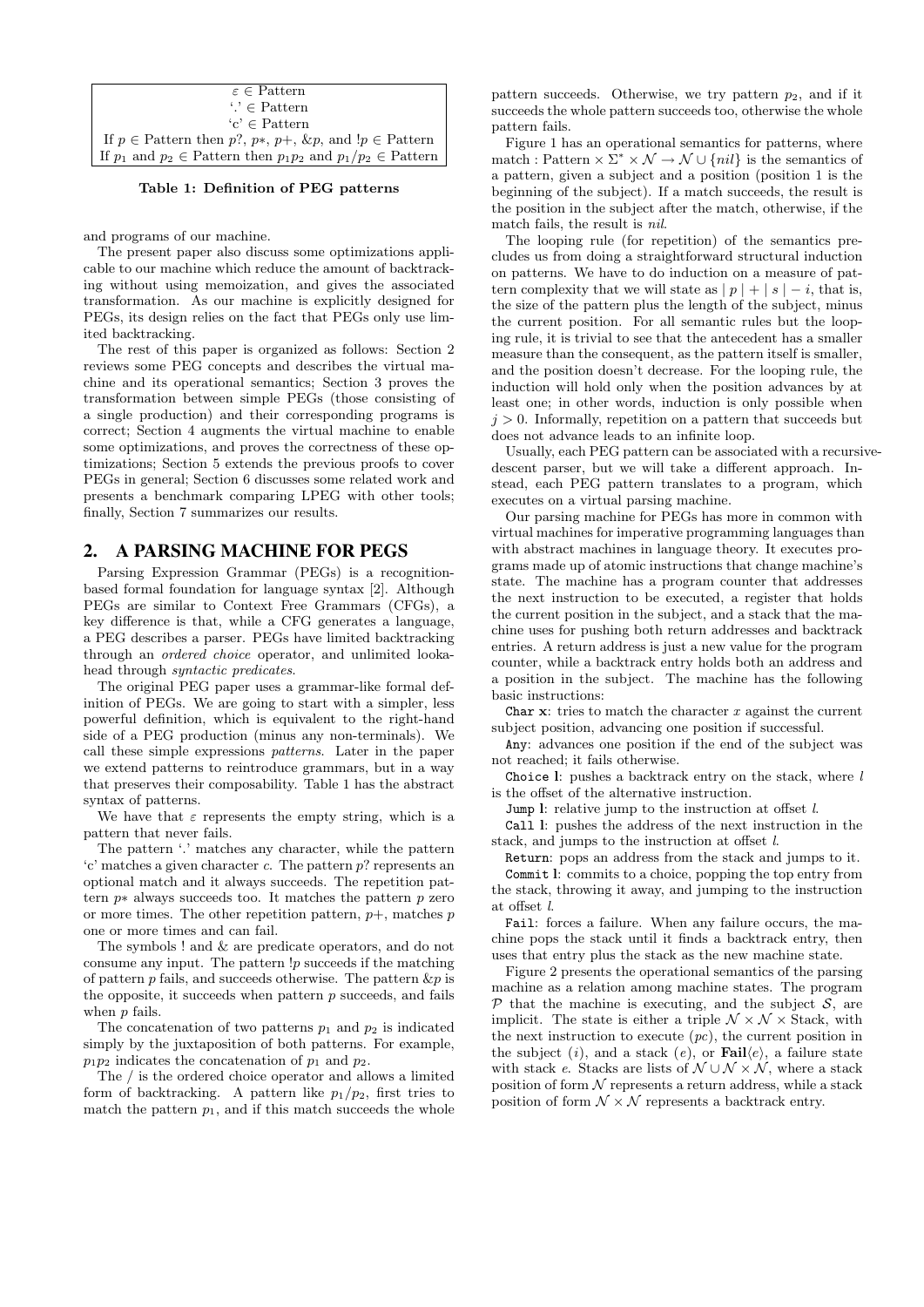| Matching a character   | $\frac{s[i] = 'c'}{\text{match} (c', s, i = i+1)}$ (ch.1) $\frac{s[i] \neq 'c'}{\text{match} (c', s, i = n i)}$ (ch.2)                                                                                                                                                                                                  |                                                                                                                                                                                                                                                                                                                                                                                                                   |
|------------------------|-------------------------------------------------------------------------------------------------------------------------------------------------------------------------------------------------------------------------------------------------------------------------------------------------------------------------|-------------------------------------------------------------------------------------------------------------------------------------------------------------------------------------------------------------------------------------------------------------------------------------------------------------------------------------------------------------------------------------------------------------------|
| Matching any character | $\frac{i \leq  s }{\text{match} \cdot s \cdot i = i+1} \quad \text{(any.1)}$                                                                                                                                                                                                                                            | $\frac{i> s }{\text{match} \quad s \quad i-\text{nil}} \quad \text{(any.2)}$                                                                                                                                                                                                                                                                                                                                      |
| <b>Not Predicate</b>   |                                                                                                                                                                                                                                                                                                                         | $\frac{\text{match } p s i = \text{nil}}{\text{match } \ln s i = \text{i}} \quad (\text{not.1}) \qquad \frac{\text{match } p s i = \text{i+j}}{\text{match } \ln s i = \text{nil}} \quad (\text{not.2})$                                                                                                                                                                                                          |
| And Predicate          |                                                                                                                                                                                                                                                                                                                         | $\begin{array}{ll}\n\text{match } p \ s \ i = \text{i+j} \\ \text{match } \& p \ s \ i = \text{i}\n\end{array} \text{ (and.1)} \qquad \begin{array}{ll}\n\text{match } p \ s \ i = \text{nil} \\ \text{match } \& p \ s \ i = \text{nil}\n\end{array} \text{ (and.2)}$                                                                                                                                            |
| Concatenation          | $\begin{tabular}{ll} \underline{match} \ p_1 \ s \ i = \mathrm{i} + \mathrm{j} & \text{match} \ p_2 \ s \ i + j = \mathrm{i} + \mathrm{j} + \mathrm{k} \\ \underline{\hspace{15pt}\text{match}} \ p_1 p_2 \ s \ i = \mathrm{i} + \mathrm{j} + \mathrm{k} \end{tabular} \quad \left( \text{con.1} \right) \end{tabular}$ |                                                                                                                                                                                                                                                                                                                                                                                                                   |
|                        |                                                                                                                                                                                                                                                                                                                         | $\begin{array}{ll}\text{match}\ \ p_1\ s\ i = \mathrm{i} + \mathrm{j} & \text{match}\ p_2\ s\ i + \mathrm{j} = \mathrm{nil} \\ \text{match}\ \ p_1p_2\ s\ i = \mathrm{nil} & \text{(con.2)}\\ \end{array}\qquad \begin{array}{ll}\text{match}\ \ p_1\ s\ i = \mathrm{nil} \\ \text{match}\ \ p_1p_2\ s\ i = \mathrm{nil} \end{array}\ (\mathrm{con.3})$                                                           |
| <b>Ordered Choice</b>  | match $p_1 s i = \text{nil}$ match $p_2 s i = \text{nil}$ (ord.1)<br>match $p_1/p_2 s i = \text{nil}$ (ord.1)                                                                                                                                                                                                           |                                                                                                                                                                                                                                                                                                                                                                                                                   |
|                        | match $p_1 s i = i+j$<br>match $p_1/p_2 s i = i+i$ (ord.2)                                                                                                                                                                                                                                                              |                                                                                                                                                                                                                                                                                                                                                                                                                   |
| Repetition             |                                                                                                                                                                                                                                                                                                                         | $\begin{array}{ll}\texttt{match} \ p \ s \ i = \texttt{i} + \texttt{j} & \texttt{match} \ p * \ s \ i + \texttt{j} = \texttt{i} + \texttt{j} + \texttt{k} \\ & \texttt{match} \ p * \ s \ i = \texttt{i} + \texttt{j} + \texttt{k} \end{array} \ (\texttt{rep.1}) \qquad \begin{array}{ll} \texttt{match} \ p \ s \ i = \texttt{nil} \\ \texttt{match} \ p * \ s \ i = \texttt{i} \end{array} \ (\texttt{rep.2})$ |
|                        |                                                                                                                                                                                                                                                                                                                         |                                                                                                                                                                                                                                                                                                                                                                                                                   |

Figure 1: Operational Semantics of Patterns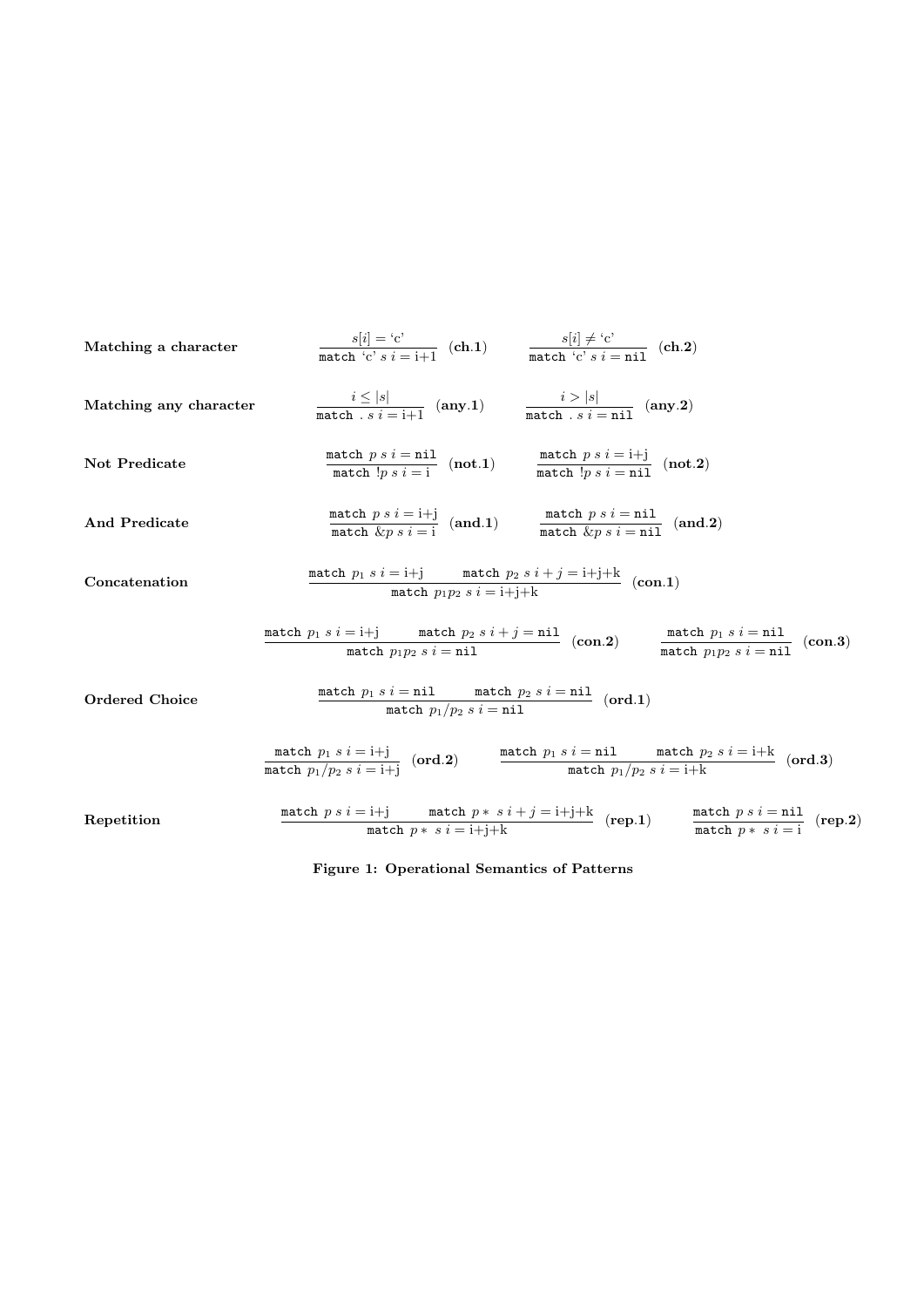The relation  $\frac{\text{Instruction}}{\text{1}}$  relates two states when the instruction addressed by pc in the antecedent state matches the label, and the guard (if present) is valid. The transitive closure of this relation is an execution of the machine.

## 3. TRANSFORMING PATTERNS TO PRO-GRAMS

As was mentioned earlier, each PEG pattern translates to a program that executes in a parsing machine. The process of translating a pattern into a program is bottom up, and done at runtime. The simplest patterns are translated to simple programs, and then programs are combined according to rules specific for each PEG operation. Programs are opaque entities for the translation process, the pattern that originated them is not important, as long as the programs are valid. In our implementation the process is fully incremental, and combining programs is a simple matter of concatenating their texts.

To represent this compilation process, we will use a transformation function Π, from Pattern to Program. Given a pattern p, we have that  $\Pi(p)$  represents the program associated with pattern p. We will also use the notation  $|\Pi(p)|$ , which means the number of instructions of the program  $\Pi(p)$ .

The next step is to prove the correctness of the transformation that converts a PEG pattern to a corresponding program for the virtual parsing machine.

All transformations use concatenation to build bigger programs from smaller ones. Formally, given programs  $\mathcal{P}_1$  and  $\mathcal{P}_2$ , such that:

$$
\langle pc_1, i, e \rangle \xrightarrow{\mathcal{P}_1} \langle pc_1 + |\mathcal{P}_1|, i + j, e \rangle
$$
  

$$
\langle pc_2, i + j, e \rangle \xrightarrow{\mathcal{P}_2} \langle pc_2 + |\mathcal{P}_2|, i + j + k, e \rangle
$$

The concatenation  $\mathcal{P}_1 \mathcal{P}_2$  has the following property:

$$
\langle pc, i, e \rangle \xrightarrow{\mathcal{P}_1 \mathcal{P}_2} \langle pc + |\mathcal{P}_1| + |\mathcal{P}_2|, i + j + k, e \rangle
$$

This property holds when all the jumps of a program are for instructions of the program, or for the first instruction of the next program.

Considering  $\langle pc, i, e \rangle$  as the machine's initial state, where pc points to the first instruction of  $\Pi(p)$ , we have that a pattern p is equivalent to a program  $\Pi(p)$ , if when p succeeds, then the following relation is true:

If match 
$$
p s i = i + j
$$
 then  

$$
\Pi(n)
$$

$$
\langle pc, i, e \rangle \xrightarrow{\Pi(p)} \langle pc + |\Pi(p)|, i+j, e \rangle
$$

We have also that, if  $p$  fails, then the following relation should hold:

If match 
$$
p s i = \text{nil}
$$
 then

$$
\langle pc, i, e \rangle \xrightarrow{\Pi(p)} \textbf{Fail} \langle e \rangle
$$

It can be noticed that in both cases the stack remains the same after the execution of the program  $\Pi(p)$ .

We start proving that the transformation Π is correct for simple patterns, and after we prove the transformation is also correct for more complex patterns.

Let's then take a look on a PEG pattern that matches a certain c character. The transformation here is  $\Pi({\bf c}) \equiv$ Char  $c$ , such that we can express the pattern 'c' directly by a Char instruction.

Considering first the case when the match function succeeds, what we want to prove is:

If match 'c' s 
$$
i = i + j
$$
 then  
\n $\langle pc, i, e \rangle \xrightarrow{Char} \langle pc + 1, i + 1, e \rangle$ 

In this case, as we want to match just one character, we have that  $j$  must be 1. Looking Figure 1, we can see the rule (ch.1) is the only one involving the successful matching of a character. By this rule, we know that  $s[i] = 'c'.$ 

It is trivial to see that the semantics of the Char instruction guarantees that our program will advance the current subject position by 1, and will not change the stack, when the matching of 'c' succeeds.

Considering now the case where the matching fails, we need to prove that:

If match 
$$
p s i = \text{nil}
$$
 then  
 $\langle pc, i, e \rangle \xrightarrow{Char}$  **Fail** $\langle e \rangle$ 

The semantic rule  $(ch.2)$  is the only rule related to the unsuccessful matching of a character. By this rule, we know that  $s[i] \neq 'c'.$ 

Again, we can rely on the semantics of the Char instruction, which will lead the parsing machine to a state indicating that a fail occurred, when the pattern does not match. This completes the proof.

The case of the Any instruction is very similar to the case of the Char instruction, because there is also a direct transformation from a pattern  $p$  that matches any character, to a program that consists only of an Any. The correctness of this transformation can be proved with the help of the semantic rules  $(any.1)$  and  $(any.2)$ .

The next proof is about the concatenation of two PEG patterns,  $p_1$  and  $p_2$ . We state the following transformation related to the concatenation of two patterns:

$$
\Pi(p_1 p_2) \equiv \Pi(p_1) \Pi(p_2)
$$

In other words, when transforming  $p_1p_2$  to a program, we will first execute the program  $\Pi(p_1)$ , and then program  $\Pi(p_2)$ . Considering the case where match succeeds, what we are going to prove is:

If match 
$$
p_1p_2
$$
 s  $i = i + j + k$  then  
\n $\langle pc, i, e \rangle \xrightarrow{\Pi(p_1p_2)} \langle pc + |\Pi(p_1)| + |\Pi(p_2)|, i + j + k, e \rangle$ 

The rule  $(con.1)$  is the one related to the successful concatenation of two patterns. By this rule, we know that  $p_1$  and  $p_2$  matched, with the matching of  $p_1$  advancing j positions of the input string, and the matching of  $p_2$  advancing more k positions.

Let  $\langle pc, i, e \rangle$  be the initial virtual machine state. The corresponding program  $\Pi(p_1p_2)$  of our PEG machine will execute the following sequence of transitions, where in both transitions we use the induction hypothesis:

$$
\frac{\Pi(p_1)}{\Pi(p_2)} \langle pc + |\Pi(p_1)|, i+j, e \rangle
$$
  

$$
\frac{\Pi(p_2)}{\Pi(p_2)} \langle pc + |\Pi(p_1)| + |\Pi(p_2)|, i+j+k, e \rangle
$$

This proves the first case.

The other case is when  $p_1p_2$  fails. What we have to prove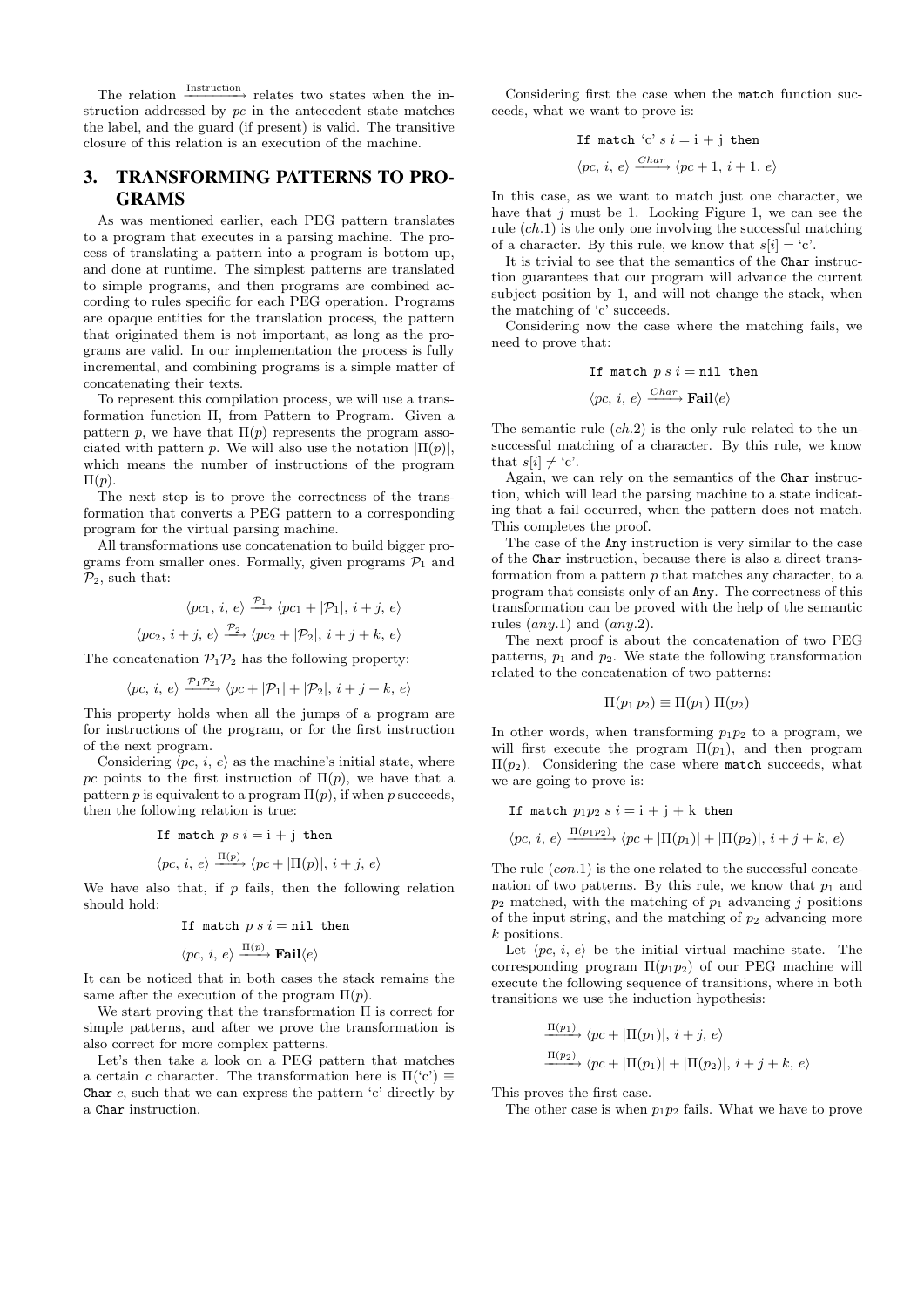$$
\langle pc, i, e \rangle
$$
\n
$$
\frac{\text{Char } x}{\langle pc, i, e \rangle}
$$
\n
$$
\frac{\text{Char } x}{\langle pc, i, e \rangle}
$$
\n
$$
\frac{\text{In } x}{\langle pc, i, e \rangle}
$$
\n
$$
\frac{\text{In } y}{\langle pc, i, e \rangle}
$$
\n
$$
\frac{\text{In } y}{\langle pc, i, e \rangle}
$$
\n
$$
\frac{\text{In } y}{\langle pc, i, e \rangle}
$$
\n
$$
\frac{\text{In } y}{\langle pc, i, e \rangle}
$$
\n
$$
\frac{\text{In } y}{\langle pc, i, e \rangle}
$$
\n
$$
\frac{\text{In } y}{\langle pc, i, e \rangle}
$$
\n
$$
\frac{\text{In } y}{\langle pc, i, e \rangle}
$$
\n
$$
\frac{\text{In } y}{\langle pc, i, e \rangle}
$$
\n
$$
\frac{\text{In } y}{\langle pc, i, e \rangle}
$$
\n
$$
\frac{\text{In } y}{\langle pc, i, e \rangle}
$$
\n
$$
\frac{\text{In } y}{\langle pc, i, e \rangle}
$$
\n
$$
\frac{\text{In } y}{\langle pc, i, e \rangle}
$$
\n
$$
\frac{\text{In } y}{\langle pc, i, e \rangle}
$$
\n
$$
\frac{\text{In } y}{\langle pc, i, e \rangle}
$$
\n
$$
\frac{\text{In } y}{\langle pc, i, e \rangle}
$$
\n
$$
\frac{\text{In } y}{\langle pc, i, e \rangle}
$$
\n
$$
\frac{\text{In } y}{\langle pc, i, e \rangle}
$$
\n
$$
\frac{\text{In } y}{\langle pc, i, e \rangle}
$$
\n
$$
\frac{\text{In } y}{\langle pc, i, e \rangle}
$$
\n
$$
\frac{\text{In } y}{\langle pc, i, e \rangle}
$$
\n
$$
\frac{\text{In } y}{\langle pc, i, e \rangle}
$$
\n
$$
\frac{\text{In } y}{\langle pc, i, e \rangle}
$$
\n
$$
\frac{\text{In } y}{\langle pc, i, e \rangle}
$$
\n
$$
\frac{\text{In } y}{\langle pc, i, e \rangle}
$$
\n
$$
\frac{\text{In } y}{\langle pc,
$$

Figure 2: Operational Semantics of the Parsing Machine

is:

If match 
$$
p_1p_2
$$
 s  $i =$  nil then  
\n $\langle pc, i, e \rangle \frac{\Pi(p_1p_2)}{\Pi(p_1p_2)} \text{Fail}(e)$ 

From Figure 1, we can see there are two rules related to the concatenation which result in a fail. Let's first consider the rule (con.3). In this case, the pattern  $p_1$  fails, and the machine will do the following transition:

$$
\langle pc, i, e \rangle \xrightarrow{\Pi(p_1)} \text{Fail}\langle e \rangle
$$

With  $\Pi(p_2)$  not being executed.

Let's now consider the rule  $(con.2)$ , in which  $p_1$  succeeds, advancing j positions of the input, but the pattern  $p_2$  fails. This is represented by the following sequence of transitions:

$$
\frac{\Pi(p_1)}{\Pi(p_2)} \langle pc + |\Pi(p_1)|, i + j, e \rangle
$$
  

$$
\frac{\Pi(p_2)}{\Pi(p_2)} \text{Fail}\langle e \rangle
$$

What proves the transformation for the pattern  $p_1$   $p_2$  is correct.

Let's now see the case of the ordered choice operator. Given the PEG pattern  $p_1/p_2$ , we have the following transformation:

$$
\Pi(p_1/p_2) \equiv \text{ Choice } |\Pi(p_1)| + 2
$$

$$
\Pi(p_1)
$$

$$
\text{Commit } |\Pi(p_2)| + 1
$$

$$
\Pi(p_2)
$$

The transformation says that  $\Pi(p_1/p_2)$  is equivalent to a program where the first instruction is a Choice, followed by the program  $\Pi(p_1)$ , then by a Commit instruction, and finally by program  $\Pi(p_2)$ .

Considering the case when  $p_1/p_2$  succeeds, what we are going to prove is:

If match 
$$
p_1/p_2
$$
 s  $i = i + j$  then  
\n
$$
\langle pc, i, e \rangle \xrightarrow{\Pi(p_1/p_2)} \langle pc + |\Pi(p_1)| + |\Pi(p_2)| + 2, i + j, e \rangle
$$

There are two rules related to the success of an ordered choice. Let's first consider the rule (ord.2). We know that  $p_1$  matched, advancing j positions of the input subject.

The corresponding sequence of transitions, assuming  $\langle pc, i, e \rangle$ as the initial state, where pc points to the first instruction of  $\Pi(p_1/p_2)$ , is shown below:

$$
\frac{Choice}{\longrightarrow} \langle pc + 1, i, (pc + |\Pi(p_1)| + 2, i) : e \rangle
$$
  

$$
\frac{\Pi(p_1)}{\longrightarrow} \langle pc + |\Pi(p_1)| + 1, i + j, (pc + |\Pi(p_1)| + 2, i) : e \rangle
$$
  

$$
\frac{Commit}{\longrightarrow} \langle pc + |\Pi(p_1)| + |\Pi(p_2)| + 2, i + j, e \rangle
$$

The first thing the program does is to save the current state of the machine, because if  $p_1$  fails, we have to backtrack. As  $p_1$  succeeds, we just discard the backtrack entry and jump to the end of the program, using the Commit instruction.

We can notice that after the complete execution of the program, the stack remains the same, with the backtrack entry being discarded:

Analyzing now the rule  $(ord.3)$ , we have that  $p_1$  fails, and  $p_2$  succeeds, matching k characters, such that  $j = k$  in this case.

The associated sequence of transitions is:

$$
\frac{Choice}{\longrightarrow} \langle pc+1, i, (pc+|\Pi(p_1)|+2, i) : e \rangle
$$
  

$$
\frac{\Pi(p_1)}{\longrightarrow} \text{Fail} \langle (pc+|\Pi(p_1)|+2, i) : e \rangle
$$
  

$$
\frac{Fail}{\longrightarrow} \langle pc+|\Pi(p_1)|+2, i, e \rangle
$$
  

$$
\frac{\Pi(p_2)}{\longrightarrow} \langle pc+|\Pi(p_1)|+|\Pi(p_2)|+2, i+k, e \rangle
$$

The program first pushes a backtrack entry, and tries to match  $p_1$ . As  $p_1$  fails, the machine backtracks, and then matches  $p_2$ , what advances k positions of the input string, as expected.

Considering now the case where the match function fails, what we have to prove is:

If match 
$$
p_1/p_2
$$
 s  $i =$  nil then

$$
\langle pc, i, e \rangle \xrightarrow{\Pi(p_1/p_2)} \text{Fail}\langle e \rangle
$$

The rule (ord.1) is the only one related to this case. By this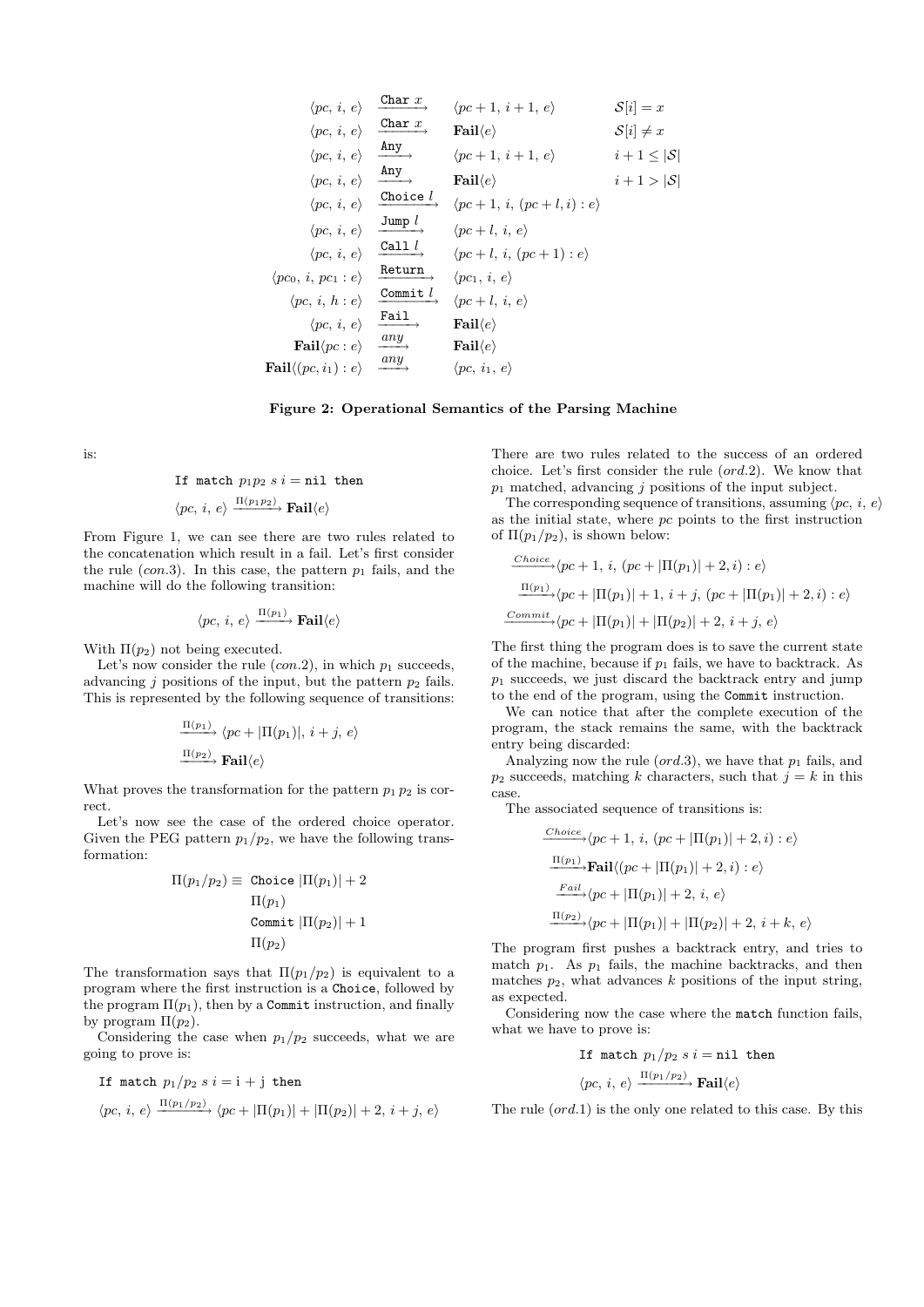rule, we know that neither  $p_1$  nor  $p_2$  match.

The sequence of transitions associated with this case is shown below:

$$
\frac{Choice}{m} \langle pc + 1, i, (pc + |\Pi(p_1)| + 2, i) : e \rangle
$$

$$
\frac{\Pi(p_1)}{\Pi(p_2)} \text{Tail}\langle (pc + |\Pi(p_1)| + 2, i) : e \rangle
$$

$$
\frac{Fall}{m} \langle pc + |\Pi(p_1)| + 2, i, e \rangle
$$

 $\langle pc + |\Pi(p_1)| + 2, i, e \rangle \xrightarrow{\Pi(p_2)} \textbf{Fail}\langle e \rangle$ 

This sequence is similar to the previous one, but now as  $p_2$ fails, the machine goes to a fail state. This completes the proof of the ordered choice.

We will now consider the transformation of the not predicate. Let  $p$  be a pattern, we have that:

$$
\Pi(!p) \equiv \text{Choice } |\Pi(p)| + 3
$$

$$
\Pi(p)
$$

$$
\text{Commit 1}
$$

$$
\text{Fail}
$$

Considering the case where the pattern !p fails, we have that:

If match 
$$
\{p \ s \ i = \text{nil} \ \text{then} \}
$$
  
 $\langle pc, i, e \rangle \xrightarrow{\Pi(\{p\})} \text{Tail}\langle e \rangle$ 

The semantic rule that corresponds to this case is (not.2). By this rule, we know the matching of  $p$  succeeds, although the pattern  $\mathfrak{p}$  fails. Therefore, we have the following sequence of transitions:

$$
\frac{Choice}{\longrightarrow} \langle pc+1, i, (pc+|\Pi(p)|+3, i) : e \rangle
$$
  
\n
$$
\xrightarrow{\Pi(p)} \langle pc+|\Pi(p)|+1, i+j, (pc+|\Pi(p)|+3, i) : e \rangle
$$
  
\n
$$
\xrightarrow{Commit} \langle pc+|\Pi(p)|+2, i+j, e \rangle
$$
  
\n
$$
\xrightarrow{Fall} \text{Fail}(e)
$$

The program first saves the current machine state, and next tries to match  $p$ . As  $p$  succeeds, the following Commit discards the backtrack entry, and the Fail instruction is then executed.

The other case, when pattern  $\n \lvert p \rvert$  succeeds, corresponds to the semantic rule  $(not.1)$ . In this case, we have that  $j = 0$ . By  $(not.1)$ , we know the matching of p fails, and the machine restores the entry pushed by the initial Choice instruction, what leads to the final state  $\langle pc + |\Pi(p)| + 3, i, e \rangle$ .

With the transformation of the not predicate proved correct, given a pattern p, we can trivially define the and predicate as !!p. In the same way, as the concatenation and the ordered choice transformations of patterns were already proved correct too, we can define the predicate p? as  $\&pp/!p$ .

The next step corresponds to the transformation of the repetition pattern. Let  $p$  be a PEG pattern, such that the construction  $p*$  means zero or more repetitions of  $p$ . In this case, we have the following transformation from pattern to the virtual machine instructions:

$$
\Pi(p*) \equiv \text{Choice } |\Pi(p)| + 2
$$

$$
\Pi(p)
$$

$$
\text{Commit } -(|\Pi(p)| + 1)
$$

What we are going to prove first is:

If match 
$$
p * s i = i
$$
 then  
\n $\langle pc, i, e \rangle \xrightarrow{\Pi(p*)} \langle pc + |\Pi(p*)|, i, e \rangle$ 

This case is related to the semantic rule  $(rep.2)$ , where  $p*$ does not match an input  $s$  from position  $i$ . We have the following sequence of transitions:

$$
\frac{Choice}{\longrightarrow} \langle pc+1, i, (pc+|\Pi(p)|+2, i) : e \rangle
$$

$$
\frac{\Pi(p)}{\longrightarrow} \text{Fail}\langle (pc+|\Pi(p)|+2, i) : e \rangle
$$

$$
\frac{Fail}{\longrightarrow} \langle pc+|\Pi(p)|+2, i, e \rangle
$$

We can see that the current subject position did not change with the execution of  $\Pi(p*)$ .

The other case we have to prove is:

If match 
$$
p * s i = i+j+k
$$
 then  
\n $\langle pc, i, e \rangle \xrightarrow{\Pi(p*)} \langle pc + |\Pi(p*)|, i+j+k, e \rangle$ 

This case is related to the semantic rule (rep.1), and we have that  $\ast p$  matches an input s from position i. The sequence of transitions is presented below:

$$
\frac{Choice}{\longrightarrow} \langle pc+1, i, (pc+|\Pi(p)|+2, i) : e \rangle
$$
  

$$
\frac{\Pi(p)}{\longrightarrow} \langle pc+1+|\Pi(p)|, i+j, (pc+|\Pi(p)|+2, i) : e \rangle
$$
  

$$
\frac{Commit}{\longrightarrow} \langle pc, i+j, e \rangle
$$
  

$$
\frac{\Pi(p*)}{\longrightarrow} \langle pc+|\Pi(p*)|, i+j+k, e \rangle
$$

As we can see,  $p$  succeeds the first time, matching  $j$  characters, where we are considering  $j > 0$ . After this matching, we have a less complex pattern, considering our measure of pattern complexity as  $|p| + |s| - i$ . Then the machine executes Commit, coming back to the beginning of the program, and we use induction on the pattern complexity, reaching the final state  $\langle pc + |Pi(p*)|, i + j + k, e \rangle$ .

Since we have proved that the transformation from a pattern p∗ to a program in our PEG machine was correct, and as we have also made the corresponding proof for the concatenation of patterns, we can simply define the pattern  $p+$ as p p∗.

## 4. OPTIMIZATIONS

As we have just proved, the set of instructions that we have been using is enough to define a virtual parsing machine for PEGs. But it would be convenient to define some extra instructions, so we can have more efficient implementations of the patterns. In short, we will define new instructions to get faster programs.

Figure 3 presents the semantics of the new set of instructions. To illustrate the use of these extra instructions, we will now redefine some of the patterns using the new set of instructions.

Let's start redefining the not predicate. In the new definition, we use the instruction FailTwice, which discards the top entry of the stack (in the case of the not predicate, it discards the entry pushed by the previous Choice instruction), and then fails, like the Fail instruction. The new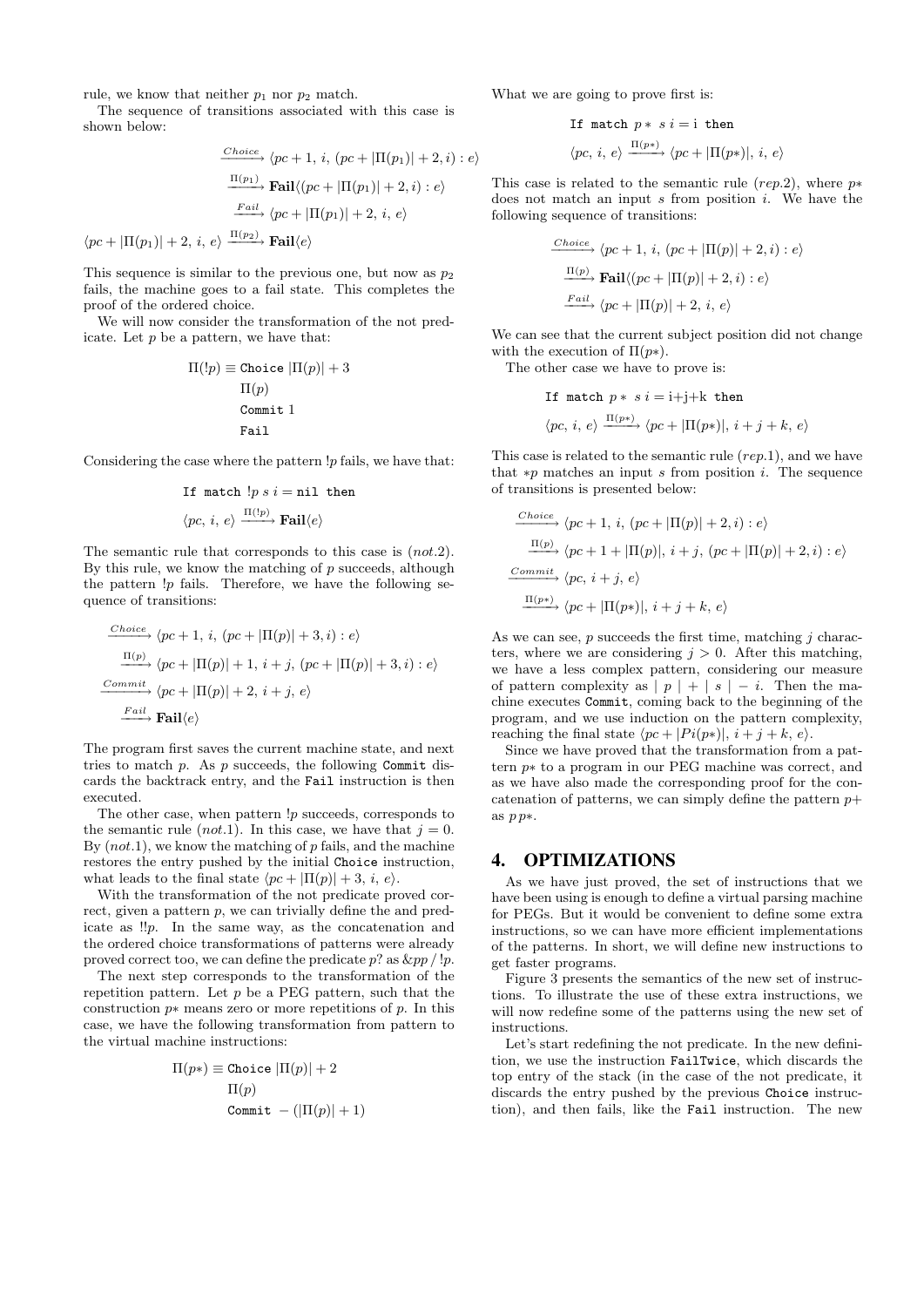```
\langle pc_0, i_0, (pc_1, i_1) : e \ranglePartialCommit l \langle pc_0+l, i_0, (pc_1, i_0) : e \rangle\langle pc, i, h : e \rangle\overrightarrow{\text{FailTwice}} \overrightarrow{\text{Fail}}(e)\langle pc_0, i_0, (pc_1, i_1) : e \rangleBackCommit l \langle pc_0+l, i_1, e \rangle
```
#### Figure 3: Operational Semantics of Extra Instructions

transformation is:

$$
\Pi(!p) \equiv \texttt{Choice} \ |\Pi(p)| + 2
$$

$$
\Pi(p)
$$

$$
\texttt{FailTwice}
$$

With the new transformation, the sequence of transitions when  $\cdot p$  fails, where the corresponding semantic rule is  $(not.2)$ , becomes:

$$
\xrightarrow{Choice} \langle pc+1, i, (pc+|\Pi(p)|+2, i) : e \rangle
$$

$$
\xrightarrow{\Pi(p)} \langle pc+|\Pi(p)|+1, i+j, (pc+|\Pi(p)|+2, i) : e \rangle
$$

$$
\xrightarrow{FairTwice} \textbf{Fail}\langle e \rangle
$$

Using FailTwice, we can see the number of transitions was smaller in this case. Comparing with the previous sequence of transitions of the not predicate, we can see that this transformation is also correct.

Another pattern that uses the extra instructions is the repetition pattern p∗. One problem of the previous definition of p∗ is that we are always pushing a new backtrack entry and discarding it when the pattern  $p$  matches.

We can notice from the previous definition of p∗, that when we push a new backtrack entry, the only thing that changes is the current subject position, thus, instead of discarding the backtrack entry, we could have just updated it. This is exactly what the PartialCommit instruction does. By using it, we have the following transformation:

$$
\Pi(p*) \equiv \texttt{Choice} | \Pi(p) | + 2
$$

$$
\Pi(p)
$$

$$
\texttt{PartialCommit} \ - |\Pi(p)|
$$

As an example, we show below the new sequence of transitions for the repetition pattern when p∗ matches an input  $s$  from position  $i$ , which corresponds to the semantic rule  $(rep.1):$ 

$$
\xrightarrow{Choice} \langle pc+1, i, (pc+|\Pi(p)|+2, i) : e \rangle
$$

$$
\xrightarrow{\Pi(p)} \langle pc+1+|\Pi(p)|, i+j,
$$

$$
(pc+|\Pi(p)|+2, i) : e \rangle
$$

$$
\xrightarrow{PartialCommit} \langle pc+1, i+j, (pc+|\Pi(p)|+2, i+j) : e \rangle
$$

$$
\xrightarrow{\Pi(p*)} \langle pc + |\Pi(p*)|, i+j+k, e \rangle
$$

Notice that the Choice instruction executes just one time, as the PartialCommit instruction leads the machine back to the beginning of  $\Pi(p)$ . The machine does less transitions, and avoids the use of an expensive Choice instruction at each repetition step.

The BackCommit instruction is a variant of the Commit instruction. As the Commit instruction, the BackCommit instruction restores a backtrack entry, but it does not jump to the position  $pc_1$  (as indicated in Figure 3). Instead of this, the BackCommit instruction receives a label  $l$  and the machine goes to the position  $pc_0+l$ . This instruction is used in a more efficient implementation of the and predicate.

The current implementation of the parsing machine has also some specific instructions for character sets. There is a Charset instruction, which matches a character if it belongs to a set of characters. Another instruction related to character sets is Span, which is used to implement the repetition of a pattern that represents a character set.

These two instructions improve the performance of the machine when dealing with character sets, and can be easily translated to an equivalent program that uses the Char instruction.

## 4.1 Head-fail instructions

Although we have already extended the set of instructions of the virtual machine, and improved the definition of the patterns accordingly, we still can go further. Our PEG machine is designed for pattern-matching, so it should be fast when dealing with lexical structures, which sometimes is a bottleneck of PEGs implementations [13].

Because of this, there is a third group of instructions: the head-fail optimization instructions, which are presented in Figure 4. This group of instructions were created to address the problem of head fails. If a pattern fails when doing its first check, we say it was a head fail. As an example, if we search for the word "edge" in an English language text, almost 90% of all fails may be head fails, given the typical frequency of around 11% for the letter 'e'. The head-fail instructions avoid the backtracking associated with a head fail.

The TestChar instruction, for example, checks if a given character is equal to the current subject position. In case it is, the machine matches the character and then executes the next instruction. In case it is not, the TestChar jumps to the offset. The advantage of using the TestChar instruction is that we can save the cost of a backtracking when a head-fail occurs.

As a consequence of the introduction of the head-fail optimization instructions, we need to modify the Choice instruction, adding an offset to it. Now, when this instruction saves the current machine state, it saves the current subject position minus a given offset. Thus, the new operational semantics of the Choice instruction is:

$$
\langle pc, i, e \rangle \xrightarrow{\text{Choice } l \ o} \langle pc + 1, i, (pc + l, i - o) : e \rangle
$$

All the previous uses of Choice have an offset of zero.

Making use of the TestChar instruction, we can then optimize the ordered choice, as well as other patterns. Given patterns  $p_1$  and  $p_2$ , let's consider an ordered choice of the form  $\langle c'p_1/p_2$ , i.e., we first try to match a character  $\langle c', \rangle$  and if we succeed then we try  $p_1$ , otherwise we try pattern  $p_2$ .

Instead of generating a trivial ordered choice code, we can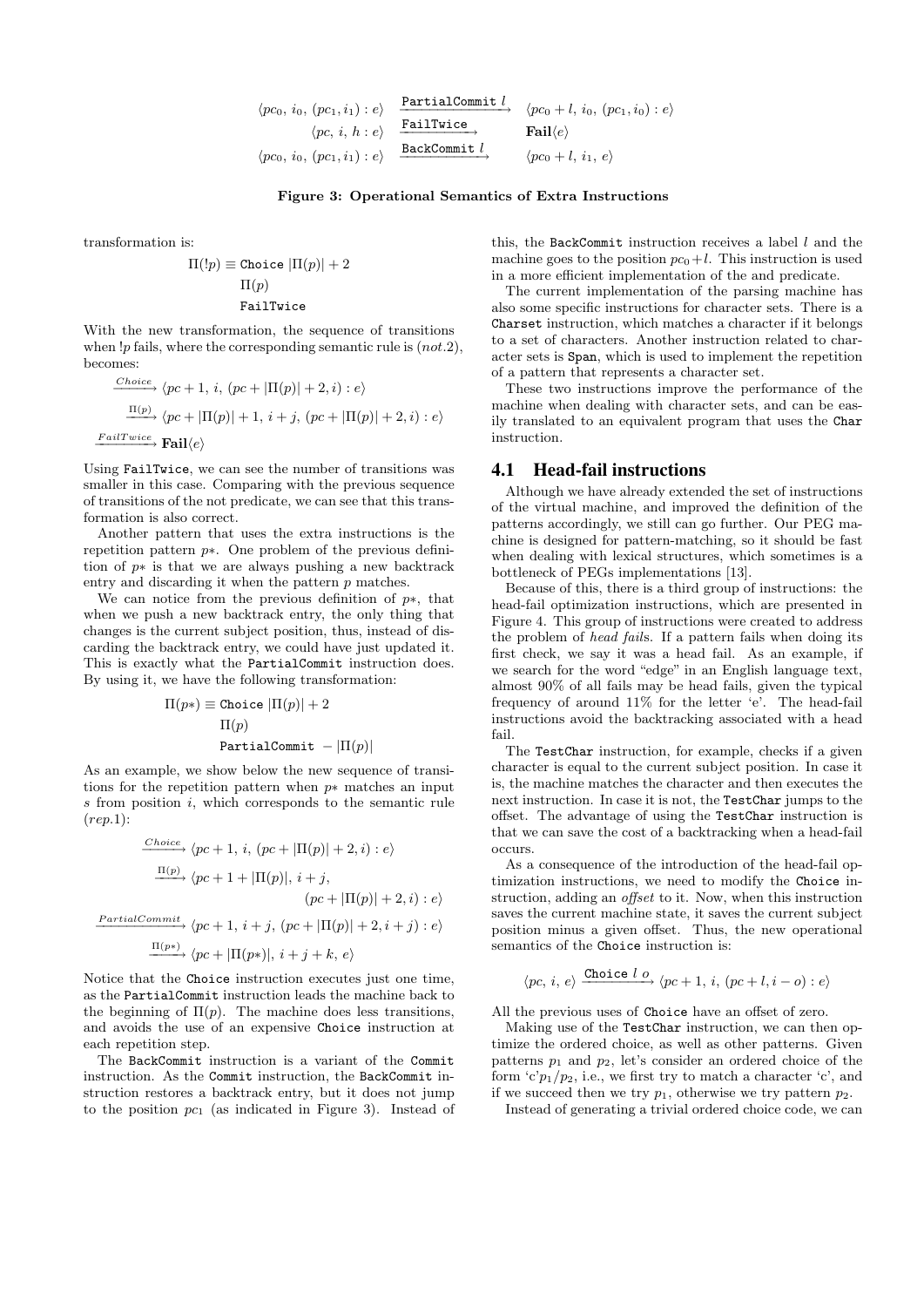| $\langle pc, i, e \rangle$ | $\mathtt{TestChar}\; x\; l$ | $\langle pc+1, i+1, e \rangle \quad \mathcal{S}[i] = x$ |                          |
|----------------------------|-----------------------------|---------------------------------------------------------|--------------------------|
| $\langle pc, i, e \rangle$ | $TestChar$ $x$ $l$          | $\langle pc+l, i, e \rangle$                            | $S[i] \neq x$            |
| $\langle pc, i, e \rangle$ | TestAny $n \; l$            | $\langle pc+1, i+n, e \rangle$                          | $i+n \leq  \mathcal{S} $ |
| $\langle pc, i, e \rangle$ | TestAny $n \; l$            | $\langle pc+l, i, e \rangle$                            | $i+n> S $                |

Figure 4: Operational Semantics of Head-fail Instructions

generate the following optimized code:

$$
\Pi(\text{`c'}p_1/p_2) \equiv \text{TestChar } c \ |\Pi(p_1)| + 3
$$
\n
$$
\text{Choice } |\Pi(p_1)| + 2 \ 1
$$
\n
$$
\Pi(p_1)
$$
\n
$$
\text{Commit } |\Pi(p_2)| + 1
$$
\n
$$
\Pi(p_2)
$$

The sequence of transitions below illustrates the case when 'c' fails, considering that  $p_2$  matches:

$$
\frac{TestChar}{(p_2)}\langle pc + |\Pi(p_1)| + 3, i, e \rangle
$$

$$
\frac{\Pi(p_2)}{(p_2)}\langle pc + |\Pi(p_1)| + |\Pi(p_2)| + 3, i + k, e \rangle
$$

As the matching of the character 'c' fails, the machine jumps directly to the beginning of  $\Pi(p_2)$ , without the need to execute the Choice instruction only to backtrack later.

We can do similar optimizations for other patterns, such as the not predicate.

Taking again the ordered choice as example, let's suppose that we have an ordered choice of the form  $c_1$ ' $p_1$ / $c_2$ ' $p_2$ , where  $c_1$  and  $c_2$  are different characters. In this case, we have that if  $c_1$  matches, we know that  $c_2$  will not match, and we do not need to push a backtrack entry at all. The corresponding sequence of instructions:

$$
\Pi({}^{\prime}c_{1}^{\prime}p_{1}/{}^{\prime}c_{2}^{\prime}p_{2}) \equiv \text{TestChar } c_{1} \left| \Pi(p_{1}) \right| + 2
$$

$$
\Pi(p_{1})
$$

$$
\text{Jump } |\Pi(p_{2})| + 2
$$

$$
\Pi({}^{\prime}c_{2}^{\prime})
$$

$$
\Pi(p_{2})
$$

The following sequence of transitions shows the case when  $c_1$ ' and  $p_1$  match:

$$
\frac{TestChar}{(pc+1, i+1, e)}
$$
  
\n
$$
\frac{\Pi(p_1)}{\Pi(p_1)} \langle pc + |\Pi(p_1)| + 1, i+j+1, e \rangle
$$
  
\n
$$
\frac{Jump}{(pc+|\Pi(p_1)|+|\Pi(p_2)|+|\Pi('c_2')|+2, i+j+1, e \rangle)}
$$

First the TestChar instruction is executed, and then the machine executes  $\Pi(p_1)$ . After this, as there is no backtrack entry to discard, the machine simply jumps to end of the program.

## 5. GRAMMARS

In the previous sections we were considering only simple patterns in our formalization. Using only the abstract syntax in Table 1 we can't build patterns that reference themselves; the only way to use another pattern is to include it. We will now correct this by extending our previous definition of patterns with grammars.

We first introduce a countably infinite set of variables, or non-terminals, called  $V$ . We will refer to members of this set with the notation  $A_k$ , and extend our set of patterns to include all variables. We now define a grammar as a partial function from the set of variables to the set of patterns, such that  $q(A_k)$  represents the pattern associated with nonterminal  $A_k$  of grammar g. Finally, we now extend the domain of our *match* function to Grammar  $\times$  Pattern  $\times \Sigma^* \times \mathcal{N}$ . Figure 5 shows the semantics of the extended match.

We also introduce another new kind of pattern, the *closed grammar*, a pair Grammar  $\times$  *V*. Informally, a closed grammar matches a subject if the pattern referenced by the variable matches the subject, with all variables resolved in the grammar. Thus, if  $A_k$  is a non-terminal of grammar g, such that all variables of pattern  $g(A_k)$  are resolved in g, then  $(g, A_k)$  is a closed grammar. Closed grammars build patterns from grammars, and allows different grammars to be composed using the standard PEG operators. Figure 5 also has the semantics of match for closed grammars.

Now we will present how to translate these concepts to our parsing machine, and prove the correctness of our translation. Our transformation Π will now operate on the domain Grammar  $\times N \times$  Pattern, where  $\Pi(g, i, p)$  is the translation of pattern  $p$  in the context of grammar  $q$  and with position  $i$ relative to the beginning of the closed grammar which contains it (if the pattern is not part of a closed grammar then the value can be arbitrary). We will show shortly how both g and i are used to resolve variable references, representing the "linking" step of the transformation from patterns to programs.

Extending the transformations given in the previous sections is straightforward, and a matter of passing  $q$  to subprograms and keeping i correctly updated so as to keep its intended meaning. Appendix A gives the extended transformation. This extension is conservative, so the previous proofs will remain valid once we prove the correctness of the transformation for the patterns we introduced in this section.

To give the results of Π for variables and closed grammars, we first define a transformation  $\Pi'$  from Grammar  $\times$   ${\cal N}$  to Program. This is the invariant part of the transformation of all closed grammars  $(g, A_n)$  based on the grammar g. We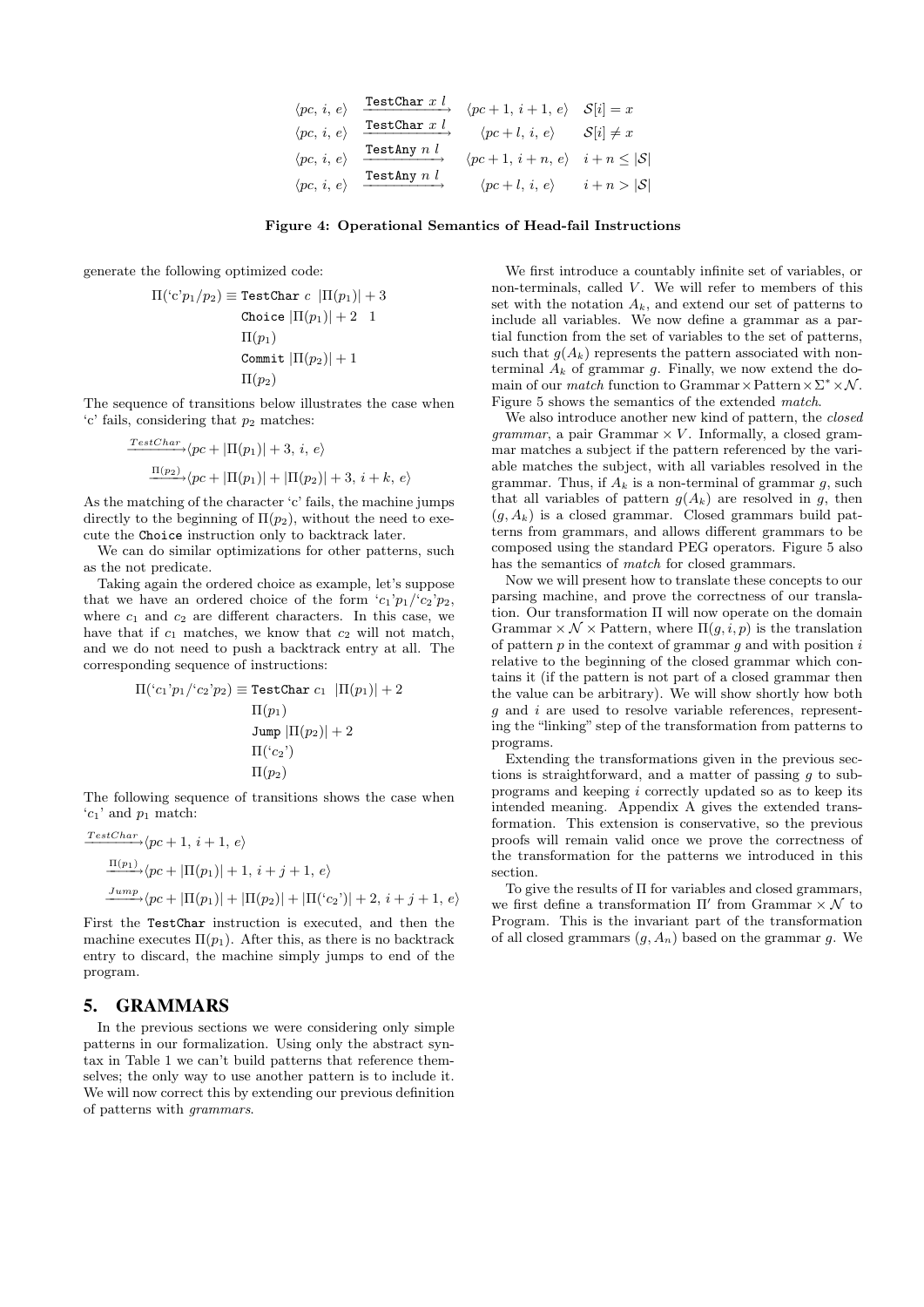| Matching a character   | $\frac{s[i] = 'c'}{\text{match } a 'c' s i = i+1} \quad (\text{ch.1}) \qquad \frac{s[i] \neq 'c'}{\text{match } a 'c' s i = n i!} \quad (\text{ch.2})$                                                                                                                |                                                                                                                                                                                                                                                                                                                                                                            |
|------------------------|-----------------------------------------------------------------------------------------------------------------------------------------------------------------------------------------------------------------------------------------------------------------------|----------------------------------------------------------------------------------------------------------------------------------------------------------------------------------------------------------------------------------------------------------------------------------------------------------------------------------------------------------------------------|
| Matching any character | $\frac{i \leq  s }{\text{match } a \cdot s \cdot i = i+1} \quad (\text{any.1}) \qquad \frac{i >  s }{\text{match } a \cdot s \cdot i = \text{nil}} \quad (\text{any.2})$                                                                                              |                                                                                                                                                                                                                                                                                                                                                                            |
| <b>Not Predicate</b>   | $\begin{array}{ll}\n\text{match} & g \ p \ s \ i = \text{nil} \\ \hline\n\text{match} & g \ \lfloor p \ s \ i = \text{i}\n\end{array}\n\quad\n(\text{not.1}) \qquad\n\begin{array}{ll}\n\text{match} & g \ p \ s \ i = \text{ii}\n\end{array}\n\quad\n(\text{not.2})$ |                                                                                                                                                                                                                                                                                                                                                                            |
| And Predicate          |                                                                                                                                                                                                                                                                       | $\frac{\text{match } g \ p \ s \ i = i + j}{\text{match } g \ \& p \ s \ i = i} \quad \text{(and.1)} \qquad \frac{\text{match } g \ p \ s \ i = \text{nil}}{\text{match } g \ \& p \ s \ i = \text{nil}} \quad \text{(and.2)}$                                                                                                                                             |
| Concatenation          | match $g p_1 s i = i + j$ match $g p_2 s i + j = i + j + k$<br>match $g p_1 p_2 s i = i + j + k$ (con.1)                                                                                                                                                              |                                                                                                                                                                                                                                                                                                                                                                            |
|                        |                                                                                                                                                                                                                                                                       | $\begin{array}{ll}\text{match}\ \ g\ p_1\ s\ i = \mathrm{i} + \mathrm{j} & \text{match}\ \ g\ p_2\ s\ i + \mathrm{j} = \mathrm{nil} \\ \text{match}\ \ g\ p_1p_2\ s\ i = \mathrm{nil} & \text{(con.2)}\\ \end{array}\qquad \begin{array}{ll}\text{match}\ \ g\ p_1\ s\ i = \mathrm{nil} \\ \text{match}\ \ g\ p_1p_2\ s\ i = \mathrm{nil} \end{array}\ \ (\mathrm{con.3})$ |
| Ordered Choice         | match $g p_1 s i = \text{nil}$ match $g p_2 s i = \text{nil}$ (ord.1)<br>match $g p_1 / p_2 s i = \text{nil}$ (ord.1)                                                                                                                                                 |                                                                                                                                                                                                                                                                                                                                                                            |
|                        |                                                                                                                                                                                                                                                                       | $\frac{\text{match }g p_1 s i = i + j}{\text{match }g p_1 / p_2 s i = i + i} \quad (\text{ord.2}) \qquad \frac{\text{match }g p_1 s i = \text{nil} \qquad \text{match }g p_2 s i = i + k}{\text{match }g p_1 / p_2 s i = i + k} \quad (\text{ord.3})$                                                                                                                      |
| Repetition             |                                                                                                                                                                                                                                                                       | $\begin{tabular}{ll} \hbox{match $g\ p\ s\ i = i + j$ & match $g\ p\ast\ s\ i + j = i + j + k$ \\ \hline \texttt{match} $g\ p\ast\ s\ i = i + j + k$ & (rep.1) & \begin{tabular}{ll} \texttt{match} $g\ p\ s\ i = \texttt{nil}$ \\ \texttt{match} $g\ p\ast\ s\ i = i + j + k$ \\ \end{tabular} \end{tabular} \tag{rep.2}$                                                 |
| <b>Variables</b>       |                                                                                                                                                                                                                                                                       | $\frac{\text{match } g g(A_k) s i = i + j}{\text{match } g A_k s i = i + i} \quad (\text{var.1}) \qquad \frac{\text{match } g g(A_k) s i = \text{nil}}{\text{match } g A_k s i = \text{nil}} \quad (\text{var.2})$                                                                                                                                                         |
| <b>Closed Grammars</b> |                                                                                                                                                                                                                                                                       | $\frac{\text{match } g g(A_k) s i = i + j}{\text{match } q' (q, A_k) s i = i + j}$ (cg.1) $\frac{\text{match } g g(A_k) s i = n i 1}{\text{match } q' (q, A_k) s i = n i 1}$ (cg.2)                                                                                                                                                                                        |

Figure 5: Operational Semantics of PEG Patterns with Grammars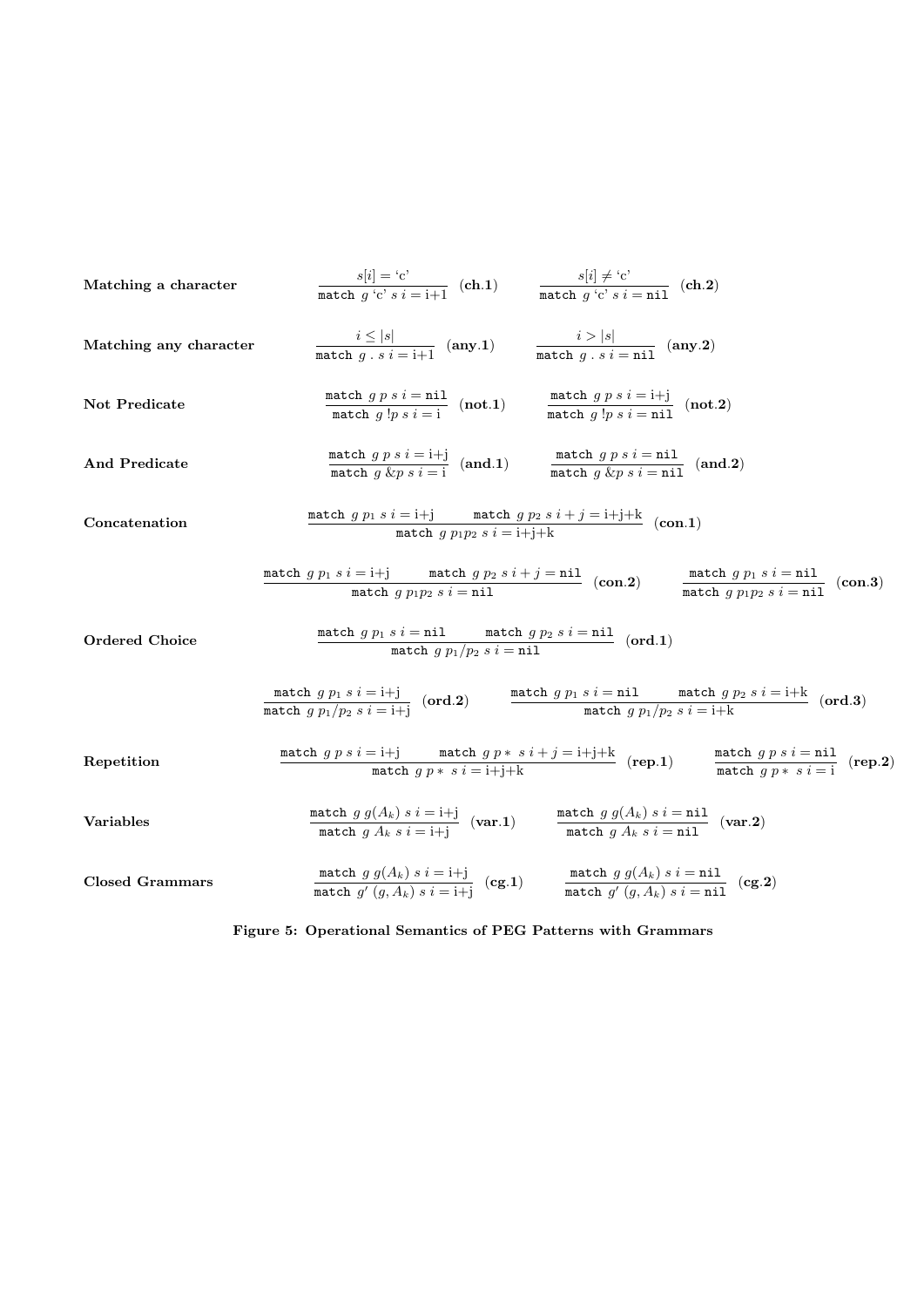define  $\Pi'(g, i)$  to be

$$
\Pi(g, i, g(A_1))
$$
  
\nReturn  
\n
$$
\vdots
$$
  
\n
$$
\Pi(g, i + \sum_{j=1}^{k-1} | \Pi(g, x, A_j) | +1, g(A_k))
$$
  
\nReturn  
\n
$$
\vdots
$$
  
\n
$$
\Pi(g, i + \sum_{j=1}^{n-1} | \Pi(g, x, A_j) | +1, g(A_n))
$$

Return

where  $A_1, \ldots, A_k, \ldots, A_n$  are all variables where g has an image, ordered according to any arbitrary (but consistent) ordering. The  $x$  as the position for the sizes of subprograms means that the size of a program is independent on the position.

Given  $\Pi'$  we can define a function  $o : \text{Grammar} \times V \to \mathcal{N}$ as  $\sum_{j=1}^{k-1}(|\Pi(g, x, A_j)|+1)$  (where the 1 represents the Return instruction), which takes a grammar  $g$  and a variable  $A_k$  defined in  $g$ , and gives the position of the program derived from  $A_k$  in  $\Pi'(g, i)$ , relative to *i*.

With  $\Pi'$  and o, it is easy to extend  $\Pi$  to variables and closed grammars:

$$
\Pi(g, i, A_k) \equiv \text{Call } o(g, A_k) - i
$$

$$
\Pi(g', i, (g, A_k)) \equiv \text{Call } o(g, A_k)
$$

$$
\text{Jump } | \Pi'(g, x) | + 1
$$

$$
\Pi'(g, 2)
$$

The 2 in  $\Pi'(g, 2)$  keeps the invariant that all positions are relative to the first instruction of the closed grammar.

Now we will prove the correctness of our transformations, beginning with closed grammars. We first have to prove that:

If match 
$$
g'(g, A_k) s i = i + j
$$
 then  
\n $\langle pc, i, e \rangle \xrightarrow{\Pi(g', l, (g, A_k))} \langle pc + | \Pi(g', l, (g, A_k)) |, i + j, e \rangle$ 

This case is covered by the semantic rule  $(cq.1)$ , and we have the following sequence of transitions:

$$
\frac{C \, all}{\prod(g, o(g, A_k), A_k)} \langle pc + o(g, A_k), i, (pc + 1) : e \rangle
$$
  

$$
\frac{\Pi(g, o(g, A_k), A_k)}{\langle pc + o(g, A_k) + |\Pi(g, o(g, A_k), A_k)|, i+j, (pc + 1) : e \rangle}
$$

$$
\xrightarrow{Return} \langle pc+1, i+j, e \rangle
$$
  

$$
\xrightarrow{Jump} \langle pc+ | \Pi'(g, x) | +2, i+j, e \rangle
$$

The second transition follows from the way we constructed the *o* function, with  $pc + o(g, A_k)$  addressing the first instruction of  $\Pi(g, o(g, A_k), A_k)$ . Now we use our induction hypothesis, via the semantic rule  $(cg.1)$ . The last transition uses the identity  $| \Pi'(g,x) | +2 = | \Pi(g',l,(g,A_k)) |$ . The proof for the failure case is analogous, via rule  $(cq.2)$ .

For variables, we are only interested in the use of variables that are embedded in a closed grammar; other uses are left unspecified. This is not a problem in practice, as the semantics of match have that match  $g A_k s i =$  match  $g (g, A_k) s i$ . We have to prove that:

If match 
$$
g A_k s i = i + j
$$
 then  
\n $\langle pc, i, e \rangle \xrightarrow{\Pi(g, l, A_k)} \langle pc + |\Pi(g, l, A_k)|, i + j, e \rangle$ 

This case is covered by the semantic rule  $(var.1)$ , and the derivation for it is straightforward:

$$
\frac{Call}{\Pi(g, o(g, A_k), A_k)} \langle pc + o(g, A_k) - l, i, (pc + 1) : e \rangle
$$
  

$$
\xrightarrow{\Pi(g, o(g, A_k), A_k)} \langle pc + o(g, A_k) - l + |\Pi(g, o(g, A_k), A_k)|,
$$
  

$$
i + j, (pc + 1) : e \rangle
$$
  

$$
\xrightarrow{Return} \langle pc + 1, i + j, e \rangle
$$

Again, given how o is defined,  $o(q, A_k) - l$  is the offset from the current position to the first instruction of  $\Pi(g, o(g, A_k), A_k)$ . From there the proof follows by induction, via the semantic rule  $(var.1)$ . The failure case is analogous, via rule  $(var.2)$ .

## 6. RELATED WORK

The main influence of our parsing machine was Knuth's parsing machine [9]. But unlike Knuth's machine, where calls to non-terminals and backtrack entries are the same thing, our machine has a clear distinction between backtrack entries and calls. This distinction is essential to be able to compile patterns without rewriting them first.

One formal basis for pattern matching is regular expressions [14]. Pure regular expressions, however, have several limitations that make the description of some patterns difficult. Because of this, most pattern-matching tools make ad-hoc extensions to the original regular expressions (the extended regular expressions are popularly called regexes) losing their formal basis. As we did not want such a mixture of formal and ad-hoc features, we decided to use a PEG-based approach instead of regexes.

If we compare our PEG machine with other PEG-based approaches, a key difference is that most of them are more focused on parsing instead of pattern-matching. One well known approach is Packrat [1], which uses a memoization algorithm. Packrat is used in several parsing applications, such as Rats! [4], a parser generator based on PEGs. As we mentioned earlier, the linear space cost of Packrat makes it unsuitable for a pattern-matching application, where we have to deal with larger inputs than in parsing applications.

Another use of PEGs for parsing is described by [13], which implements a Java parser directly from the PEG definitions of the Java syntax. The author of [13] also points that during the implementation of the parser, he noticed much of the backtracking and repetitions were done when dealing with lexical structures, which suggests that some optimizations should be done to improve the performance of the parser (Rats!, for example, does not use PEG to define identifiers, keywords, and operators [13]). Our machine addressed this problem by defining instructions like Partial-Commit, which is used in repetitions, and the head-fail optimization instructions, which avoid the backtracking when a pattern fails in its first character.

A PEG-based approach that is more similar to ours, in the sense that it also focus on pattern-matching, is OMeta [15].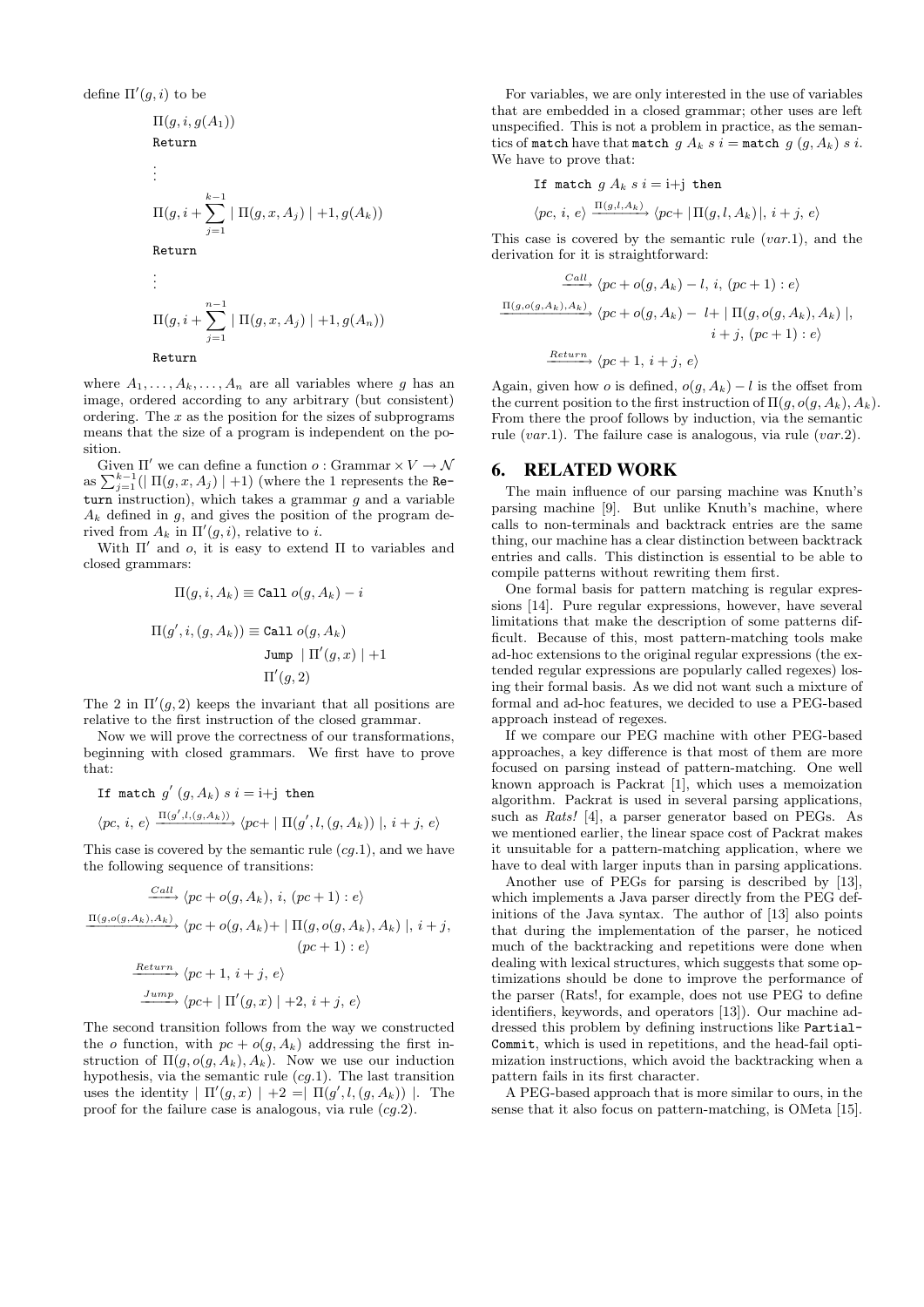| Size of input | LPEC | Lex/Yacc | leg |
|---------------|------|----------|-----|
| 470k          | 27   | 20       | 27  |
| 2460k         | 107  | 100      | 147 |
| 4950k         | 217  | 207      | 297 |

Table 2: Time for Parsing Arithmetic Expressions

OMeta extends the definition of PEGs to deal with arbitrarilystructured data instead of character strings. OMeta, however, does not define any new approach to parse the data, but relies on a recursive-descent parser without memoization.

Another related work is parser combinators [5], a popular approach for building recursive-descent parsers in the world of functional programming. By using parsing combinators it is possible to define a parser through the combination of several parsers, what is similar to our approach of combining programs. But parser combinators use unrestricted backtracking, with a large space and time cost, and implementations on strict languages is harder [5].

One drawback of parser combinators is that most implementations are not efficient in space or time [10]. Some approaches that address the performance issue depend mainly on lazy evaluation [10], which implies the use of memoization.

Our PEG machine, on the other hand, is easily implemented in a low level language, with a good performance. To show this point, we will compare the performance of LPEG with two other tools. One of the tools is Lex/Yacc, and the other one is leg [12], a PEG-based tool that generates a recursive-descent parser. Both tools produce a C program, which is statically compiled. LPEG, on the other hand, compiles its patterns dynamically, thus it is possible to modify a pattern or create a new one during runtime.

When using Lex/Yacc, we took the traditional approach, where Lex deals with the lexical part and Yacc with the syntactic one.

To eliminate the overhead of reading the input files, all tests read all the input before doing the parsing. To measure the parsing time we used the clock function in C, and the os.clock function in Lua. Each program was run three times against each input, and the mean time was considered.

The first parser that we defined was a parser of arithmetic expressions, whose PEG definition is shown below:

```
start \langle - \exp' \rangle<sup>+</sup>) +
exp <- factor (factorOp factor)*
factor <- term (termOp term)*
term <- number space / '(' exp ')' space
factorOp <- [+-] space
termOp <- [*/] space
          <- [*/] space
number \leftarrow '-'?[0-9]+
space \leftarrow [\t ]*
```
Table 2 presents the parsing time (in milliseconds) of each tool considering different input sizes. As we can see, the performances of LPEG and Lex/Yacc were similar, and both were faster than leg.

The second parser was a parser of a list, where each element of the list was a number or another list, and the elements were separated by spaces. The PEG definition of the parser is shown below:

| Size of input | <b>LPEG</b> | Lex/Yacc | leg |
|---------------|-------------|----------|-----|
| 610k          | 20          | 20       | 27  |
| 3050k         | 93          | 113      | 150 |
| 6130k         | -87         | 227      | 303 |

Table 3: Time for Parsing Lists

| Size of input | $_{\rm LPEG}$ | Lex/Yacc | leg |
|---------------|---------------|----------|-----|
| 620k          | 33            | 23       | 40  |
| 2440k         | 130           | 110      | 147 |
| 3680k         | 187           | 173      | 227 |

Table 4: Time for Parsing a Simple Language

```
start \leftarrow (list '\n')+
list \langle \cdot \rangle '(' space (term (space term)*)? ')' space
term <- list / number
number <- '-'?[0-9]+
space \leftarrow [\t ]*
```
The performance of the parsers is presented in Table 3. For this simple definition of a list LPEG presented the best performance.

The last parser was a parser of a simple language (similar to Scheme), which is presented in [3]. We considered only the syntax that appears on page 71, plus the if-then-else on page 80. The grammar is presented below:

```
list \langle - \text{ (program '}\n \rangle +program <- exp
exp <- number / if exp then exp else exp / id
    / primitive space '(' exp (',' space exp)* ')' space
primitive <- '+' / '-' / '*' / "add1" / "sub1"
number <- [0-9]+ space
space \leftarrow [\begin{array}{c} \backslash t \end{array}]*space1 \leftarrow [ \t]+
letter <- [a-zA-Z_]
if <- "if" space1
then \leq "then" space1
else <- "else" space1
reserved <- ("if" / "then" / "else" / "add1" / "sub1")
              !(letter / number)
id <- !reserved letter (letter / [0-9])* space
```
The performance of each parser can be seen in Table 4. In this case, Lex/Yacc had the best performance, followed by LPEG and leg, respectively.

From the benchmarks, we can see that LPEG and Lex/Yacc have a very similar performance. We consider LPEG as a better choice to do simple tasks. LPEG is also a simpler tool than Lex/Yacc, and should be easier to use it.

## 7. CONCLUSIONS

We presented a new approach for implementing PEGs, by compiling them to programs for a virtual parsing machine. Our motivation was to use PEGs as a formal basis for pattern-matching, which needed an implementation with good space and time costs.

We gave the operational semantics of our parsing machine, and a transformation from patterns to programs for the machine, along with the corresponding proof of correctness.

In our implementation, this transformation is a compilation process that is done during runtime. The compiler